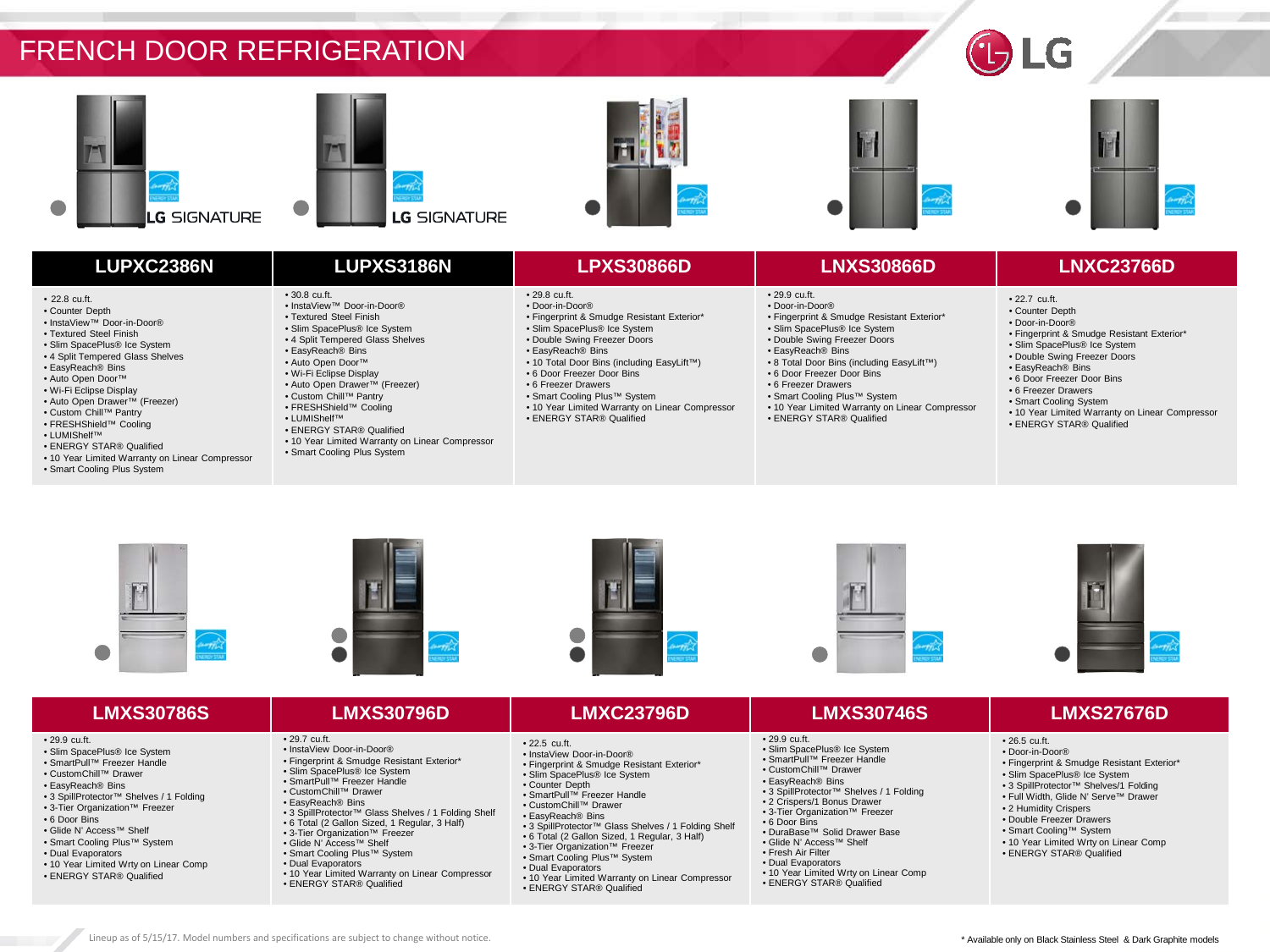











• Fingerprint & Smudge Resistant Exterior\* • Slim SpacePlus® Ice System • 3 SpillProtector™ Shelves/1 Folding • Full Width, Glide N' Serve™ Drawer

• 6 Door Bins (2 Adjustable Gallon Size) • Double Freezer Drawers • Smart Cooling™ System • 10 Year Limited Wrty on Linear Comp • ENERGY STAR® Qualified

• 26.7 cu.ft.

• 2 Humidity Crispers

- 29.7 cu.ft. • Door-in-Door® w/ ColdSaver™ Panel
- Fingerprint & Smudge Resistant Exterior\*
- Slim SpacePlus® Ice System
- SmartPull™ Freezer Handle
	-
- CustomChill™ Drawer • EasyReach® Bins
- 3 SpillProtector™ Glass Shelves / 1 Folding Shelf
- 8 Door Bins (including Door-in-Door®)
- 3-Tier Organization™ Freezer
- Glide N' Access™ Shelf
- Smart Cooling Plus™ System
- Dual Evaporators
- 10 Year Limited Warranty on Linear Compressor • ENERGY STAR® Qualified
- 22.7 cu.ft.
- Counter Depth • Fingerprint & Smudge Resistant Exterior\*
- 
- Slim SpacePlus® Ice System SmartPull™ Freezer Handle
- CustomChill™ Drawer
- EasyReach® Bins
- 3 SpillProtector™ Shelves / 1 Folding
- 2 Crispers/1 Bonus Drawer
- 3-Tier Organization™ Freezer
- 6 Door Bins
- Smart Cooling Plus™ System
- Dual Evaporators
- 10 Year Limited Wrty on Linear Comp
- ENERGY STAR® Qualified

**LMXS27626\_ LMXS30776\_ LMXC23746\_ LFXS32766S LFXS32736D**

• 3 SpillProtector™ Shelves/1 Folding • Full Width, Temperature-Controlled Glide N'

• 9 Total Door Bins (Including Door-in-Door®) • Smart Cooling Plus™ System • Dual Evaporators

• 10 Year Limited Warranty on Linear Compressor

• 31.5 cu.ft. • Door-in-Door® • Slim SpacePlus® Ice System • SmartPull™ Freezer Handle • EasyReach® Bins

Serve™ Drawer • Glide N' Access™

• ENERGY STAR® Qualified

### • 31.7 cu.ft.

- Fingerprint & Smudge Resistant Exterior\*
- Slim SpacePlus® Ice System • SmartPull™ Freezer Handle
- 3 SpillProtector™ Shelves/1 Folding Shelf
- Full Width, Temperature-Controlled Glide N' Serve™ Drawer
- Glide N' Access™ Shelf
- 2 Crispers/1 Bonus Drawer
- 7 Door Bins (2 Adjustable Gallon Size / 1 Half)
- 3-Tier Organization™ Freezer • Smart Cooling Plus™ System
- Dual Evaporators
- 

• 29.8 cu.ft.

Serve™ Drawer • Glide N' Access™ Shelf • 2 Crispers/1 Bonus Drawer • 7 Door Bins

• Slim SpacePlus® Ice System • SmartPull™ Freezer Handle • 3 SpillProtector™ Shelves/1 Folding Shelf • Full Width, Temperature-Controlled Glide N'

• 3-Tier Organization™ Freezer • Smart Cooling Plus™ System • Dual Evaporators

• ENERGY STAR® Qualified

• 10 Year Limited Warranty on Linear Compressor

\* Available only on Black Stainless Steel & Dark Graphite models

- 10 Year Limited Warranty on Linear Compressor • ENERGY STAR® Qualified
- 











### • 31.7 cu.ft.

- Slim SpacePlus® Ice System
- SmartPull™ Freezer Handle
- 3 SpillProtector™ Shelves/1 Folding Shelf
- Full Width, Temperature-Controlled Glide N'
- Serve™ Drawer
- Glide N' Access™ Shelf
- 2 Crispers/1 Bonus Drawer
- 7 Door Bins (2 Adjustable Gallon Size / 1 Half)
- 3-Tier Organization™ Freezer
- Smart Cooling Plus™ System
- Dual Evaporators
- 
- 10 Year Limited Warranty on Linear Compressor • ENERGY STAR® Qualified
	- Dual Evaporators

Lineup as of 5/15/17. Model numbers and specifications are subject to change without notice.

• Wi-Fi Smart Grid

• 29.6 cu.ft. • InstaView Door-in-Door® • Fingerprint & Smudge Resistant Exterior\*

• ColdSaver™ Panel • Slim SpacePlus® Ice System • SmartPull™ Freezer Handle

• Glide N' Serve™ Drawer • Glide N' Access™ • 7 Total (Including Door-in-Door®) • 3-Tier Organization™ Freezer • Smart Cooling Plus™ System

• 10 Year Limited Warranty on Linear Compressor

• 3 SpillProtector™ Tempered Shelves/1 Folding

• ENERGY STAR® Qualified

# **LFXS32726S LFXS30796D LFXC24796D LFXS30766\_ LFXS30726S**

### • 23.5 cu.ft.

- Counter Depth
- InstaView Door-in-Door®
- Fingerprint & Smudge Resistant Exterior\*
- ColdSaver™ Panel
- Slim SpacePlus® Ice System
- SmartPull™ Freezer Handle
- 3 SpillProtector™ Shelves/1 Folding
- Glide N' Serve™ Drawer
- 2 Humidity Crispers/1 Bonus Drawer
- 7 Total (Including Door-in-Door®)
- DuraBase™ Solid Drawer Base
- Smart Cooling Plus™ System
- 10 Year Limited Wrty on Linear Comp
- ENERGY STAR® Qualified

## • 29.6cu.ft.

- Door-in-Door®
- Fingerprint & Smudge Resistant Exterior\*
- Slim SpacePlus® Ice System • SmartPull™ Freezer Handle
- 3 SpillProtector™ Tempered Shelves/1 Folding
- Glide N' Serve™ Drawer

• 10 Year Limited Warranty on Linear Compressor

• Glide N' Access™

• Dual Evaporators • Wi-Fi Smart Grid

• 9 Total (Including Door-in-Door®) • 3-Tier Organization™ Freezer • Smart Cooling Plus™ System

• ENERGY STAR® Qualified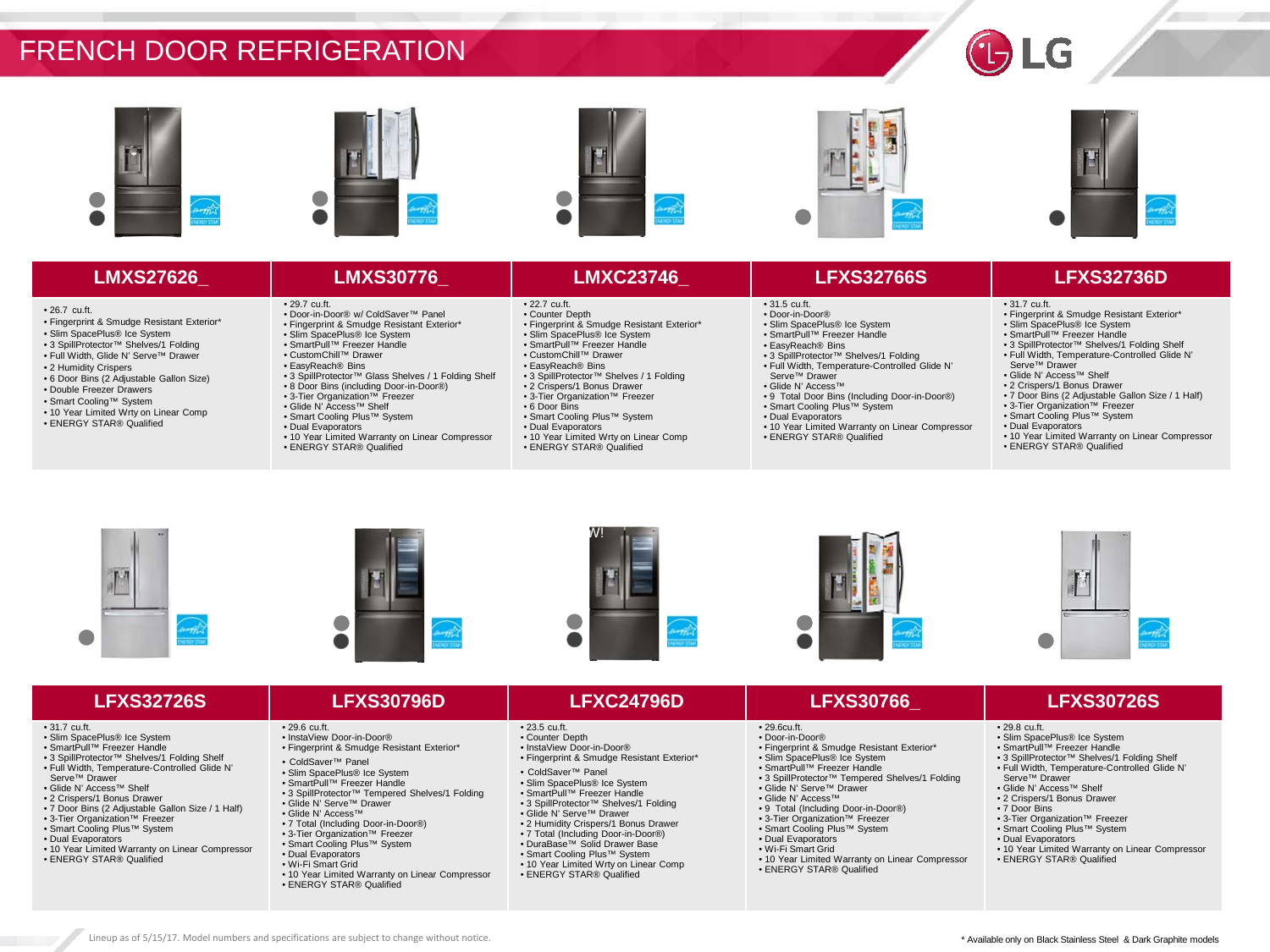











# **LFXC24726\_ LFXS29766S LFXS29626\_ LFXS27566S LFX28968\_**

# • 23.7 cu.ft.

- Counter Depth Fingerprint & Smudge Resistant Exterior\*
- 
- Slim SpacePlus® Ice System • SmartPull™ Freezer Handle
- 3 SpillProtector™ Shelves/1 Folding
- Glide N' Serve™ Drawer
- 2 Humidity Crispers/1 Bonus Drawer
- 7 Door Bins • DuraBase™ Solid Drawer Base
- 
- Smart Cooling Plus™ System • 10 Year Limited Wrty on Linear Comp
- ENERGY STAR® Qualified
- 28.5 cu.ft. • Door-in-Door®
- ColdSaver™ Panel
- Slim SpacePlus® Ice System
- SmartPull™ Freezer Handle
- 3 SpillProtector™ Shelves/1 Folding
- Full Width, Temperature-Controlled Glide N' Serve™ Drawer
- 9 Total (Including Door-in-Door®)
- 2-Tier Organization™ Freezer
- Smart Cooling™ System
- Dual Ice Makers
- 10 Year Limited Wrty on Linear Comp • ENERGY STAR® Qualified
	-
- 28.7 cu.ft.
- Slim SpacePlus® Ice System • SmartPull™ Freezer Handle
- 3 SpillProtector™ Shelves/1 Folding
- Full Width, Temperature-Controlled Glide N' Serve™ Drawer
- 7 Door Bins
- Dual Ice Makers
- Smart Cooling™ System
- 10 Year Limited Wrty on Linear Comp
- ENERGY STAR® Qualified

• 3 SpillProtector™ Tempered Glass Shelves/1

• 10 Year Limited Warranty on Linear Compressor

• 26.6 cu.ft. • Door-in-Door® • ColdSaver™ Panel • Slim SpacePlus® Ice System

Folding Shelf • Glide N' Serve™ Drawer • 9 Total (Including Door-in-Door®) • Smart Cooling™ System • Multi-Air Flow

• ENERGY STAR® Qualified

- Fingerprint & Smudge Resistant Exterior\*
- Slim SpacePlus® Ice System
- 3 SpillProtector™ Tempered Glass Shelves/1
- Folding Shelf
- Glide N' Serve™ Drawer

• 26.8 cu.ft.

- 2 Humidity Crispers
- 6 Door Bins (2 Adjustable Gallon Size)
- Smart Cooling™ System
- Multi-Air Flow
- 10 Year Limited Wrty on Linear Comp • ENERGY STAR® Qualified











- 23.9 cu.ft.
- Door-in-Door®
- Slim SpacePlus® Ice System
- 3 SpillProtector™ Tempered Glass Shelves/1
- Folding Shelf
- Glide N' Serve™ Drawer
- 9 Total (Including Door-in-Door®)
- Smart Cooling™ System
- Multi-Air Flow • 10 Year Limited Warranty on Linear Compressor
- 24.1 cu.ft. • Slim SpacePlus® Ice System
- 4 Split SpillProtector™ Glass Shelves
- Glide N' Serve™ Drawer
- 6 Door Bins(1 Adjustable Gallon Size)
- Smart Cooling™ System

Lineup as of 5/15/17. Model numbers and specifications are subject to change without notice.

- Multi-Air Flow
- 10 Year Limited Wrty on Linear Comp
- 24.1 cu.ft. • Fingerprint & Smudge Resistant Exterior\*
- Slim SpacePlus® Ice System
- 4 Split SpillProtector™ Glass Shelves
- Glide N' Serve™ Drawer
- 6 Door Bins(1 Adjustable Gallon Size) • Smart Cooling™ System
- Multi-Air Flow
- 10 Year Limited Wrty on Linear Comp • ENERGY STAR® Qualified

## • 24.1 cu.ft.

- Fingerprint & Smudge Resistant Exterior\* • Slim SpacePlus® Ice System
- 4 Split SpillProtector™ Glass Shelves
- Glide N' Serve™ Drawer
- 6 Door Baskets (1 Adjustable Gallon Size)
- DuraBase™ Solid Drawer Base
- Smart Cooling™ System
- Dual Ice Makers • Multi-Air Flow
- 10 Year Limited Wrty on Linear Comp

# **LFXS24566S LFX25974\_ LFXS24626\_ LFX25973\_ LFXS24663S**

# • 24.4 cu.ft.

- Door-in-Door® • Slim SpacePlus® Ice System
- 4 Split SpillProtector™ Shelves (1 folding)

\* Available only on Black Stainless Steel & Dark Graphite models

- Glide N' Serve™ Drawer
- 2 Humidity Crispers
- 9 Door Bins
- 1 Extra Ice Bin
- 10 Year Limited Warranty on Linear Compressor • ENERGY STAR® Qualified